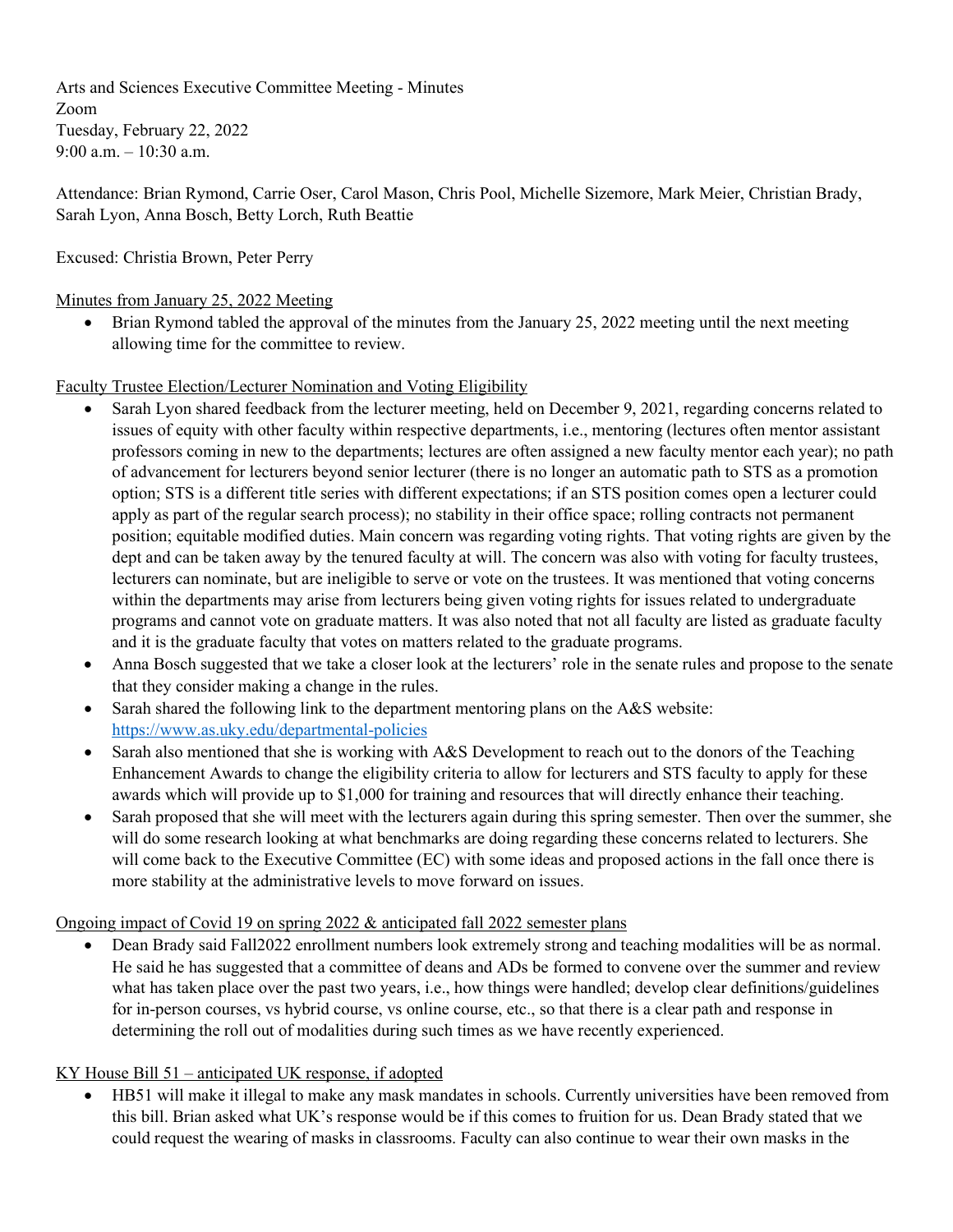classroom. Mark Meier suggested that if it is written in the syllabus that masks are to be worn in class, then it can be enforced.

## Updates on A&S Strategic Plan and Vision Statements

• Brian reminded that the EC had requested to review the data from the current strategic plan to evaluate the progress toward the metrics set in the plan. The dean's office will get the available metrics to the EC. Dean Brady said the plan is to make some minor revisions to the existing A&S strategic plan document and next year with the new dean in place, the college can work on a full robust strategic plan.

### Updates on Administrative Searches

- The search committee and committee chair have been appointed for the position of Chellgren Chair and Director of the Chellgren Center. Sue Roberts, Professor of Geography and Associate Provost for Internationalization is the committee chair. Friday, February 25 will be the first meeting of the committee. Anna Bosch, Professor in Linguistics and A&S Associate Dean of Undergraduate Programs, is serving on this committee.
- Trey Conatser has been appointed as the Acting Director of CELT. Jay Miller, Dean of the College of Social Work, has been appointed as the Acting Director of UK Online Education.
- Nominations for the Associate Provost for Faculty Advancement position are being accepted through March 2. Applications may be submitted through March 18.
- A search firm is being used to conduct a nation search for the provost position. Nancy Cox, Dean of the College of Agriculture, Food and Environment, and Joe Reed, Chief Accountability Officer and Audit Executive, are the co-chairs for the committee. Dave Moecher, Professor in Earth and Environmental Sciences is on the provost search committee. George Wright, Senior Advisor to the President and Professor in History, is also on the committee.
- Carol Mason asked if there was an update on the search for Director of LGBTQIA Services. She stated that the position announcement came from Robert Hayes, Director of Student Community Resources and Services, and the finalists were being interviewed over the next two weeks (February 21 – March 4). Dean Brady said this had not come up in the provost's meetings. This is a staff level hire and Anna suggested that Kirsten Turner may have more information regarding the status of this search process.
- Katrice Albert is the Vice President for Institutional Diversity. She has been meeting individually with deans but has not yet met with the colleges' DEI associate deans.
- The search committee and committee chairs have been appointed for the Dean of the Graduate school and Associate Provost for Graduate and Professional Education position. The committee chairs are Scott Lephart, Dean of the College of Health Sciences, and Corrine Williams, Associate Professor, College of Public Health/Acting Associate VP for Student Wellbeing. Chris Crawford, Professor and DGS in Physics and Astronomy is serving on this committee.

#### Dean's Updates

- The Writing, Rhetoric, and Digital Studies department has just undergone their external review process. This department chair's term is up, and we are working on appointment process. Other upcoming program reviews this semester include – Topical Studies Major, Global Studies and International Studies Programs will undergo a combined external review.
- Sarah suggested that, in the future, perhaps a person outside of the department should serve on the various chair search committees. Sarah emphasized the chair search committees serve in an advisory capacity to the dean and they are asked specifically not to rank the candidates. The role of the outside person would be to give an outside perspective and broader view. Carrie Oser stated that she has served in this capacity for the College of Medicine and School of Public Health. In the School of Public Health, she had a vote. Sarah sees this as a role to provide impartiality to the search and to ensure the impartiality of the committee.
- Dean Brady stated that the college is working hard on retention. Our overall budget is still extremely tight. The only budget flexibility was in NTR and CPM and that all went to raises and TA increases. We are out of our fighting funds. Majority of the retentions have been African American and Hispanic American faculty and we have retained most. The job market is strongly competitive in recruiting minority faculty. We received funds for two years for diversity hires and then we have had nothing added to budget bottom line going forward. Job market